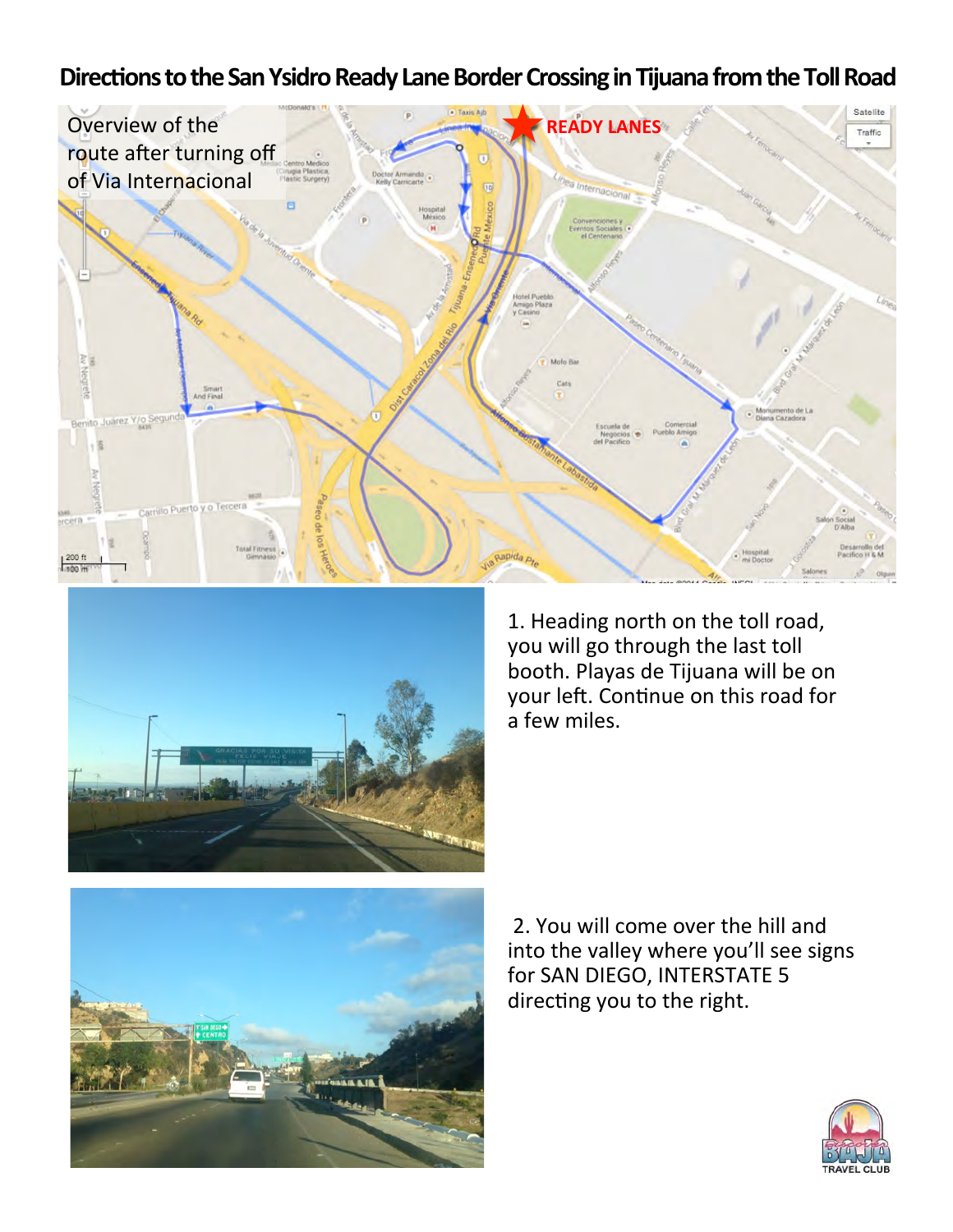

3. Follow the sings for SAN DIEGO/ ZONA RIO to take the off ramp on the right. You will loop around on the off ramp.

4. After taking the off ramp, get over to the left, following lanes for SAN DIEGO/ZONA RIO and continue on the road up the hill.



5. The road will continue up the hill and curve to the right. You will drive on Via Internacional alongside the border for a few miles, following signs for San Diego.



6. You will see a sign for SAN DIEGO I-5/PASEO DE LOS HEROES. Get in the right lane.

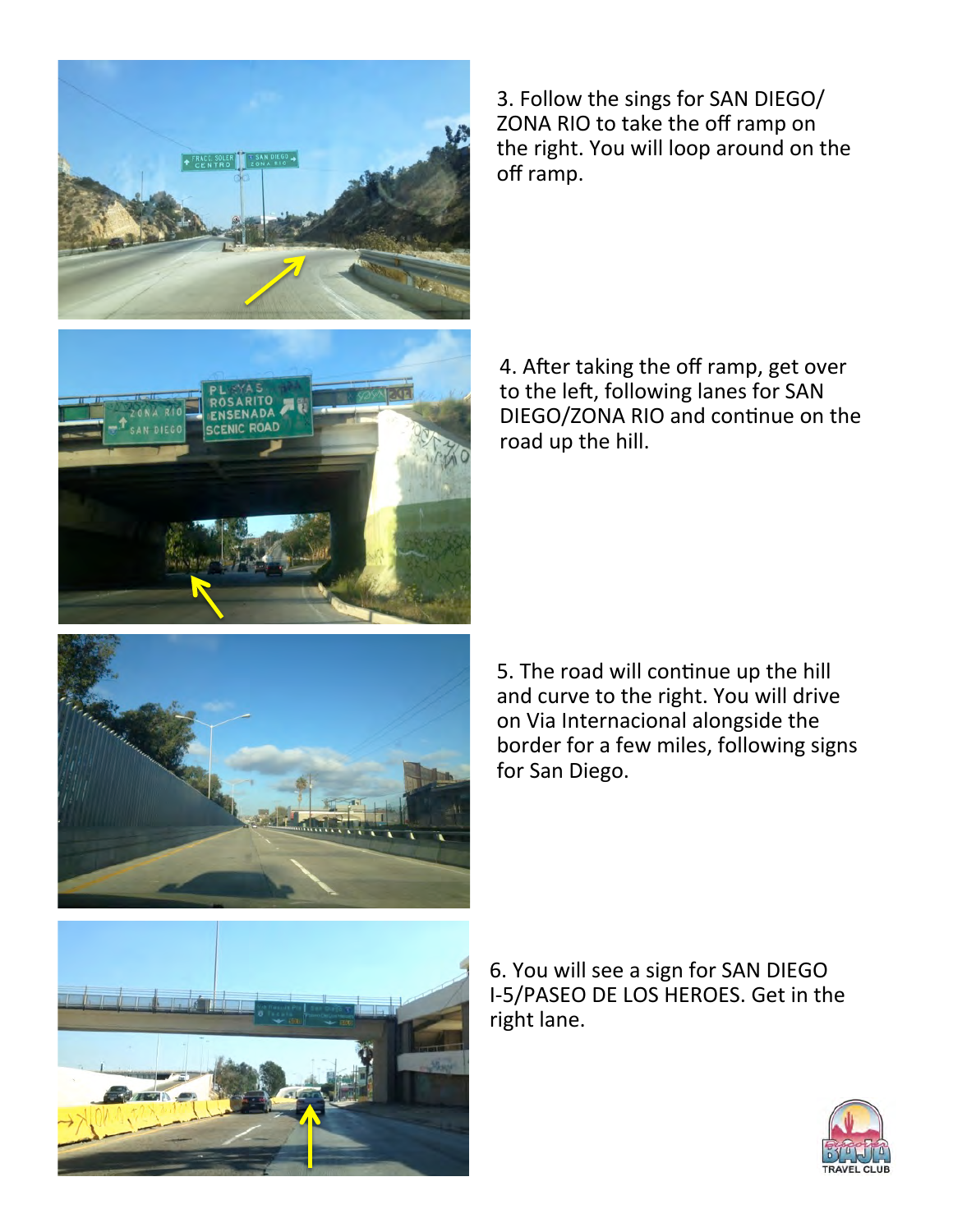

7. Turn off to the right of the PEMEX station, following signs for SAN DIEGO I-5/PASEO DE LOS HEROES.



8. You will approach a traffic light in one block. Smart & Final will be on your left. Turn left at the traffic light onto Calle Segunda (be aware that there will be no sign directing you to turn to get to the border here, you have to know the turn).



9. The border entrance will be straight ahead. For READY LANE, you will follow signs for Col. Federal in the third lane from the left, going just to the RIGHT of the concrete barrier (where the white car is headed in the photo). You will continue up the ramp and over a bridge.



10. Once up the ramp, stay to the RIGHT when the road splits. The road will then merge with other lanes. Stay in that left lane.

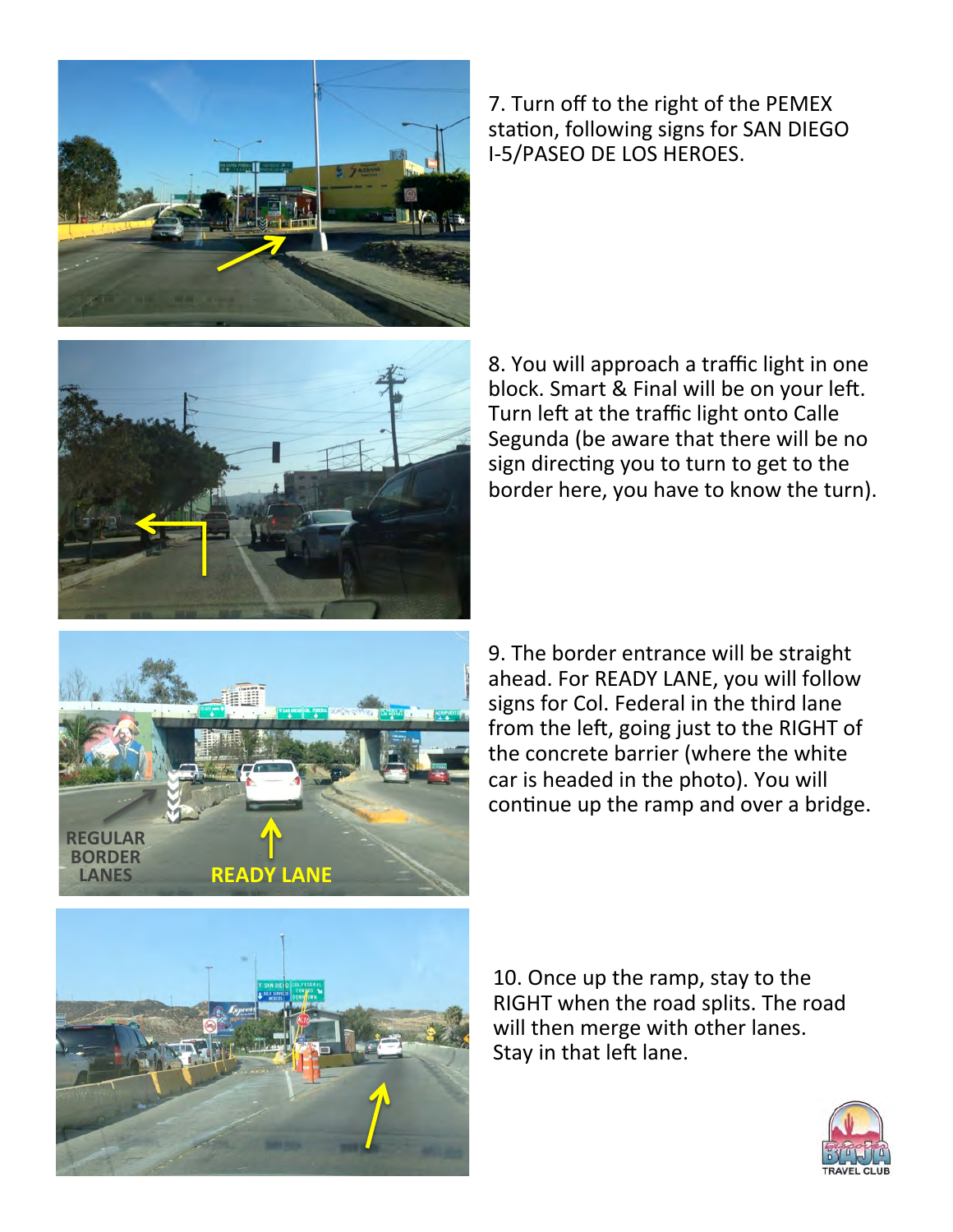

11. You will come to a stop sign at a roundabout. Make a U-turn. You will go over a large speedbump. The road will curve to the right.



12. Stay in the middle lane and follow the signs for PASEO CENTENARIO which will lead you to the left (but stay to the RIGHT of the concrete barrier). You will go under the bridge.



13. You will approach a stop sign. Continue straight through the intersection.



14. You will approach a first roundabout (La Diana). Ley will be on your right. Continue straight through this roundabout.

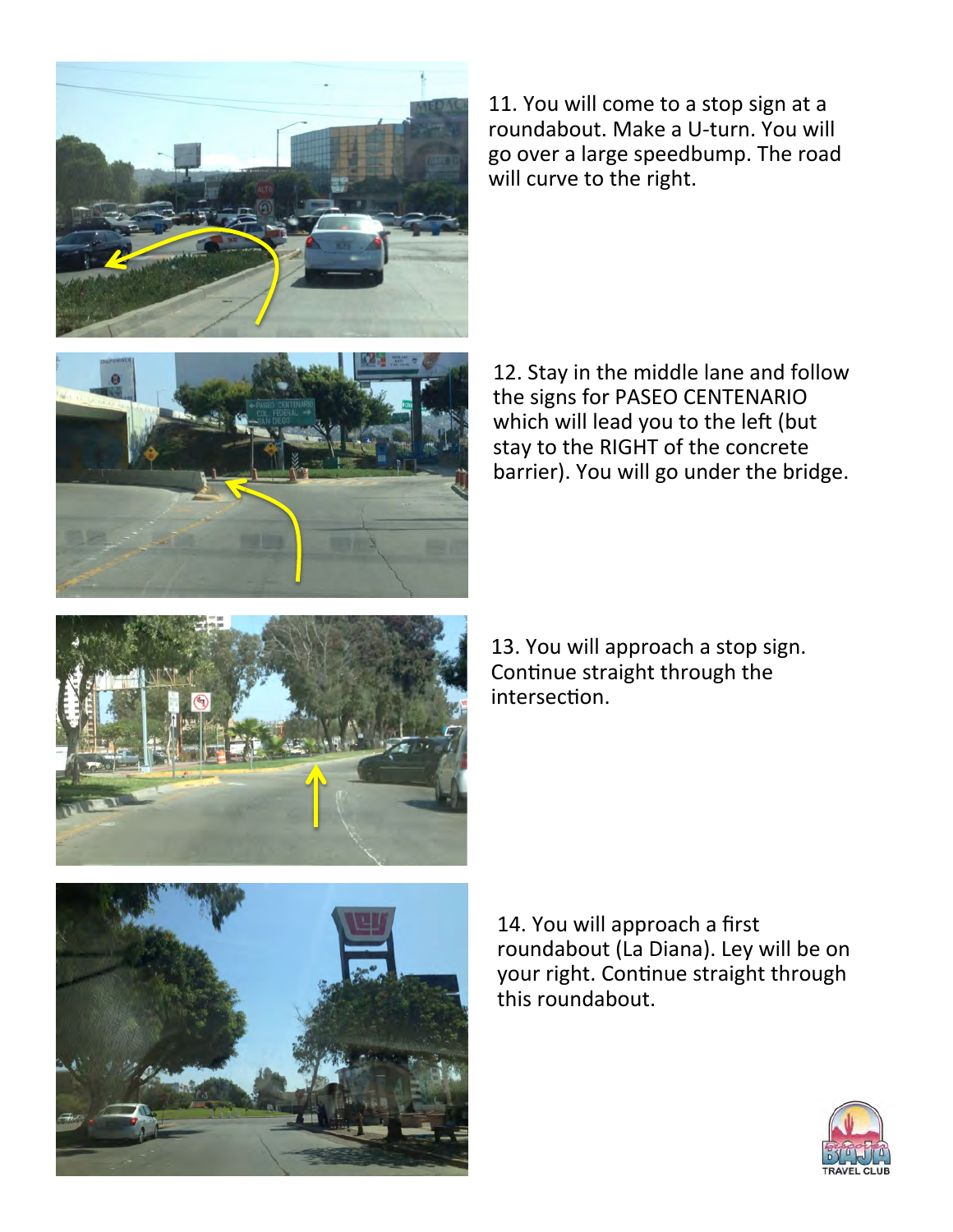

15. Continue until you approach a second roundabout. You will want to make a HARD right hand turn at this roundabout, staying in the far right lane. 



16. You will see the road split, stay to the far right on the frontage road (do NOT go up the bridge)



17. At the stop sign, make a right turn onto the Via Rapida frontage road



18. You will immediately merge left onto Via Rapida